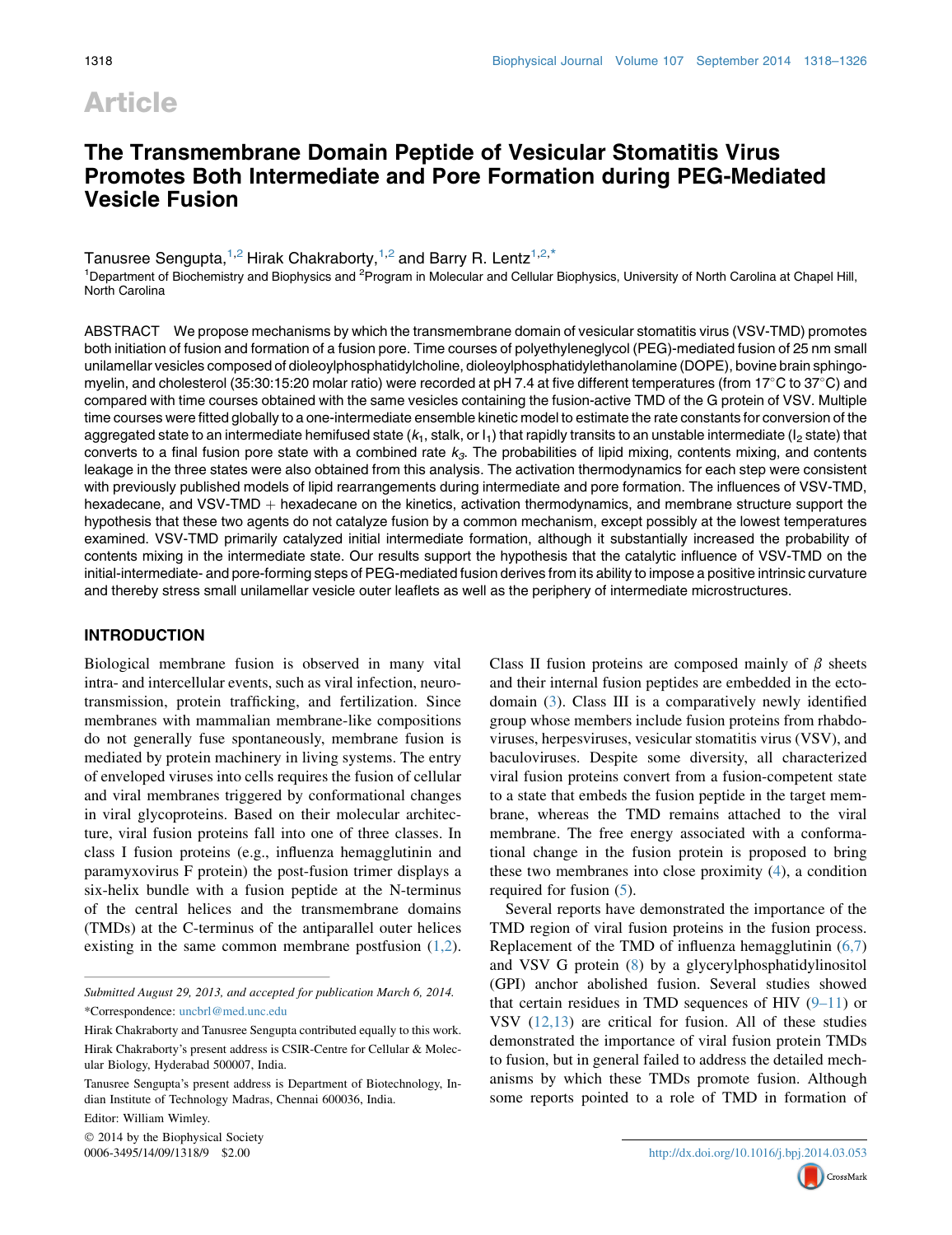hemifusion intermediates  $(6,7,14)$  $(6,7,14)$ , others indicate a possible role later in the fusion process [\(12,13\)](#page-8-0). Some have suggested that they might deform the lipids surrounding them, which would result in dimples and thus favor formation of a stalk ([15,16](#page-8-0)), whereas others have suggested that they might occupy interstice space (a region of imperfect acyl-chain packing at the interface between lamellar and nonlamellar regions of fusing membranes [\(17](#page-8-0)) to stabilize fusion intermediates ([13\)](#page-8-0). Here, we present a detailed analysis of the kinetics of polyethyleneglycol (PEG)-triggered fusion of an ensemble of DOPC/DOPE/SM/CH (35:30:15:20) small unilamellar vesicles (SUVs) at pH 7.4 at five temperatures in the presence of VSV-TMD. The activation thermodynamics for fusion of these vesicles in the absence of VSV-TMD at pH 7.4 are reported in an accompanying paper [\(18](#page-8-0)) and are consistent with mechanistic models we proposed earlier for pH 5 [\(19](#page-8-0)) once the altered hydration of DOPE at pH 7.4 is taken into account.

VSV, a member of the Rhabdoviridae viruses, enters the cell via an endocytic pathway and subsequently fuses with a cellular membrane within the acidic environment of the endosome [\(20](#page-8-0)), where fusion is mediated by a single transmembrane viral glycoprotein (G) that is trimeric and forms the spikes that protrude from the viral surface  $(21)$  $(21)$ . Earlier studies showed that mutation of two Gly to Ala (see sequence in Materials section) in the TMD of this G protein inhibited fusion in our model system ([13\)](#page-8-0) as it did in ex vivo studies ([12\)](#page-8-0). A crude analysis of the initial rates of lipid mixing (LM) and contents mixing (CM) tentatively suggested that VSV-TMD influenced mainly the final step of pore formation (CM) as opposed to the step of initial intermediate formation (LM) [\(13](#page-8-0)). However, both the initial and final steps of fusion involve both LM and CM  $(22,23)$  $(22,23)$  $(22,23)$ , so such a simplified analysis cannot yield mechanistic detail. In this study, we measured LM, CM, and contents leakage (CL) at five different temperatures in the presence and absence of the VSV-TMD peptide, and fitted the data to our previously well-documented ensemble kinetic model of the fusion process [\(19,22\)](#page-8-0). In this way, we determined the rate constants for the interconversion of states as well as the probability of observing CM, LM, or CL in each state, and revealed in detail the effects of VSV-TMD on each step of the fusion process. In addition, we report the activation thermodynamics for all steps and use this information to propose mechanisms by which the VSV-TMD peptide might catalyze each step. To aid in interpreting the effects of VSV-TMD on the activation thermodynamics, we also recorded the effects of VSV-TMD on the membrane bilayer properties, as well as the fusion kinetics in the presence of both VSV-TMD and 2 mol % hexadecane (a known intersticeoccupying agent). Finally, we propose possible mechanisms by which VSV-TMD might catalyze fusion in our model system, and use our findings to test the previously proposed hypothesis that VSV-TMD might promote fusion by occupying interstice space ([13\)](#page-8-0).

## MATERIALS AND METHODS

#### Materials

The VSV-TMD peptide with sequence (K)KSSIASFFFIIGLIIGLFLVLR(R) used in this study was synthesized by Invitrogen. Chloroform stock solutions of 1,2-dioleoyl-3-phosphatidylcholine (DOPC), 1,2-dioleoyl-3-snphosphatidylethanolamine (DOPE), and bovine brain sphingomyelin (SM) were purchased from Avanti Polar Lipids (Birmingham, AL) and used without further purification. The concentrations of all of the stock phospholipids were determined by a phosphate assay ([24\)](#page-8-0). Cholesterol (CH) was purchased from Avanti and then purified as described previously [\(25\)](#page-8-0). We obtained 2-(4,4-difluoro-5,7-diphenyl-4-bora-3a,4a-diaza-s-indacene-3-dodecanoyl)-1-hexadecanoyl-sn-glycero-3-phosphoethanolamine (BODIPY530-PE) and 2-(4,4-difluoro-5,7-diphenyl-4-bora-3a,4a-diazas-indacene-3-dodecanoyl)-1-hexadecanoyl-sn-glycero-3-phosphocholine (BODIPY500-PC) from Molecular Probes (Eugene, OR). Terbium chloride and N-[tris(hydroxymethyl)methyl]2-2-aminoethane sulphonic acid (TES) were purchased from Sigma Chemical (St. Louis, MO). PEG of molecular weight 7000–9000 (PEG 8000) was purchased from Fisher Scientific (Fairlane, NJ) and further purified as previously described ([26\)](#page-8-0). Dodecyl octaethylene glycol monoether  $(C_{12}E_8)$  was purchased from Calbiochem (La Jolla, CA). All other reagents were of the highest purity grade available.

#### Methods

Most methods used in this study have been reported previously and are also described in an accompanying article ([18\)](#page-8-0). VSV-TMD peptide was dissolved in trifluoroethanol/water (95:5 vol/vol) mixture. We incorporated VSV-TMD into SUVs by adding it at a 1:600 peptide/lipid ratio to a chloroform mixture of phospholipids prior to freeze-drying and sonication. This is the highest mol fraction that could be used to recover intact SUVs. Because so little peptide could be incorporated, we were unable to reliably determine the orientation of the peptide in the bilayer without a very expensive custom synthesis of fluorescently tagged peptides. Because the packing constraints of SUVs are considerable and force other TMD peptides we have studied to insert roughly asymmetrically, we assume this is the case for VSV-TMD as well.

#### Fusion model

We analyze our data in terms of a sequential, multistep model that was previously described in detail ([19,22\)](#page-8-0). In our experiments, SUVs are brought rapidly into close contact (the aggregation rate is 10-fold higher than the rate of any fusion event) by addition of PEG to form an aggregated state (referred to as the A state in our model). This avoids the complication of vesicle diffusion in our data analysis. The A state converts to a fusion intermediate (I) state at a rate  $k_1$ . This involves a change in system topology, since contacting or *cis* bilayer leaflets merge during this step (hemifusion; see [Fig. S3](#page-7-0) in the [Supporting Material](#page-7-0)). Finally, the I state converts slowly (rate  $k_3$ ) to a final fusion pore (FP) state, an event that also occasions a change in system topology. Experimentally, we track the process by monitoring LM between vesicle membranes, CM between vesicle compartments, and CL from the vesicle compartments, all of which can occur in the A, I, or FP state with probabilities  $\alpha_i$  (CM),  $\beta_i$  (LM), and  $\lambda_i$  (CL), where i is 0 for the A state, 1 for the I state, and 3 for the FP state. Because of the normalization conditions used and experimental observations, a total of seven parameters (two k<sub>i</sub>,  $\alpha$ , and  $\beta$ , and three  $\lambda_i$ ) are required to describe three doubleexponential curves, which guarantees that the model will not be underdetermined as long as all three data sets are analyzed globally. The probabilistic quantities  $\alpha$  and  $\beta$ , as well as the leakage rates  $\lambda_i$ , are required because our kinetic model describes the passage of an ensemble of vesicles through thermodynamic states leading to fusion. Individual fusing vesicle pairs or aggregates are not identical structurally, and they do not travel through phase space in concert. In our ensemble measurements, we average over many events that occur between vesicles brought rapidly into close contact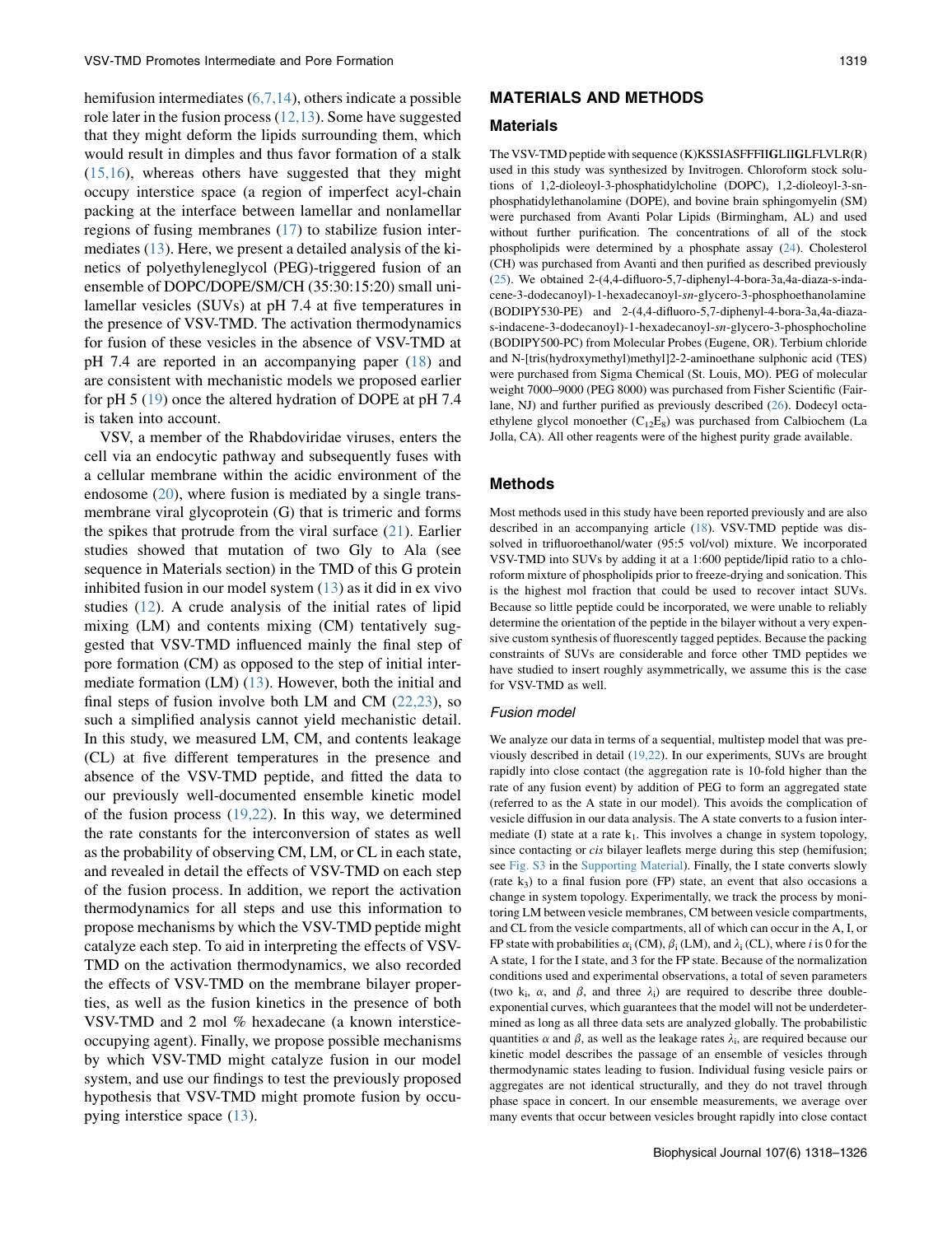by addition of PEG. To obtain kinetics from single-event studies, one must record many traces of events that follow initiation of fusion between docked membranes (vesicles attached to other vesicles or to membranes) and then analyze the time probability distributions (dwell-time distributions) to distinguish distinct events and obtain their characteristic times (rates). Elsewhere  $(27)$  $(27)$ , we describe in detail the relationship between the ensemble approach and a well-documented single-event study of fusion of docked vesicles ([28\)](#page-8-0), and show that pictures of fusion obtained by the two methods are consistent. Although both approaches have advantages and disadvantages, ensemble measurements have the advantage of requiring much shorter experiment times. This allowed us to examine the influence of many variables (e.g., pH ([18\)](#page-8-0) and fusion peptides [\(27\)](#page-8-0)) on the kinetics and activation thermodynamics for each step of the fusion process by performing experiments at five different temperatures  $(17^{\circ}C,$ 22 $\degree$ C, 27 $\degree$ C, 32 $\degree$ C, and 37 $\degree$ C). It also allowed us to collect precise data, in that all experiments were repeated twice for any given sample and then repeated for three different sample preparations at a given temperature. The kinetic parameter values are the averages of all these determinations. In an accompanying article ([18\)](#page-8-0), we document the kinetics and activation thermodynamics of PEG-mediated fusion of the DOPC/DOPE/SM/CH (35:30:15:20) SUVs used in our experiments at pH 7.4. In addition, we explore the role of pH in determining the mechanism of each step of the fusion process, as well as the influence of hexadecane on each step. Detailed descriptions of the ensemble kinetic model, the kinetic parameters for the control vesicles, and the equations used to obtain the activation thermodynamics are also given in that work.

#### RESULTS

### Effect of VSV-TMD on PEG-mediated fusion

Fig. 1 shows in red the time courses of LM, CM, and CL for SUVs containing VSV-TMD at a peptide/lipid ratio of 1:600 at  $22^{\circ}$ C and pH 7.4 as compared with data obtained with control vesicles (green) ([18\)](#page-8-0). Data obtained at each temperature were analyzed globally according to a single-intermediate model. Kinetic parameters obtained at  $22^{\circ}$ C and  $37^{\circ}$ C are summarized in [Table 1](#page-3-0) and parameters obtained at other temperatures are presented in [Table S1.](#page-7-0) When compared with results obtained with control vesicles lacking VSV-TMD [\(18](#page-8-0)), the results show that VSV-TMD had no substantial effect on the extent of LM  $(F_{LM})$  or CM  $(F_{CM})$  or on the probability of LM in the intermediate state  $(\beta)$ . It had the greatest effects on the rate of initial intermediate formation  $(k_1)$ , the rate of leakage from unfused vesicles  $(\lambda_0)$ , and the probability of CM in the intermediate state  $(\alpha)$ . VSV-TMD also increased  $k_3$  slightly at low (but not high) temperatures and had moderate effects on leakage rates  $\lambda_1$  and  $\lambda_3$ . To understand the role of VSV-TMD in promoting the rate of I formation and the extent of pore formation, we examined the activation thermodynamics of I formation and the nature of pore formation from I.

## Effect of VSV-TMD on the activation thermodynamics of PEG-mediated fusion

We similarly determined the temperature dependence of the activation free energy for formation of the  $I_1$  state and FP state in the presence of VSV-TMD at pH 7.4 and compared



FIGURE 1 Effect of VSV-TMD peptides on the kinetics of  $(A)$  LM,  $(B)$ CM, and  $(C)$  CL during 5 wt % PEG-mediated SUV fusion at 22 $^{\circ}$ C. Time courses are shown for peptide-free vesicles (green) as well as vesicles containing VSV-TMD (red) at a P/L ratio of 1:600. The black lines are the best fit of the data obtained using the one-intermediate model  $(18)$  $(18)$ . To see this figure in color, go online.

the results with the activation thermodynamics of control DOPC/DOPE/SM/CH (35:30:15:20 ) [\(18](#page-8-0)). [Fig. 2](#page-4-0), A and C, show the change in activation free energy associated with the presence of VSV-TMD in vesicle membranes  $(\Delta \Delta G_i^* = \Delta G_{i, peptide}^* - \Delta G_{i,control}^*)$  for formation of the I state and FP state, respectively. The changes in activation enthalpy ( $\Delta \Delta H_i^*$ ) and activation entropy ( $\text{T}\Delta \Delta S_i^*$ ), as plotted in [Fig. 2](#page-4-0),  $B$  and  $D$ , for formation of the I state and FP state, respectively, were obtained as derivatives of  $\Delta\Delta G_i^*$  as described elsewhere ([18,19](#page-8-0)). The signs of  $\Delta \Delta H_i^*$  and relative magnitudes of  $T\Delta\Delta S_i^*$  define whether the catalytic effect was entropic  $(T\Delta \Delta S_i^* > \Delta \Delta H_i^* > 0)$  or enthalpic  $(\Delta \Delta H_i^* < T \Delta \Delta S_i^* < 0)$ . The insets in [Fig. 2,](#page-4-0) B and D, show the changes in activation heat capacity  $(\Delta \Delta C p_i^*)$  associated with the presence of VSV-TMD. The temperature dependence of  $\Delta \Delta C p_i^*$  reflects the nonlinear dependence of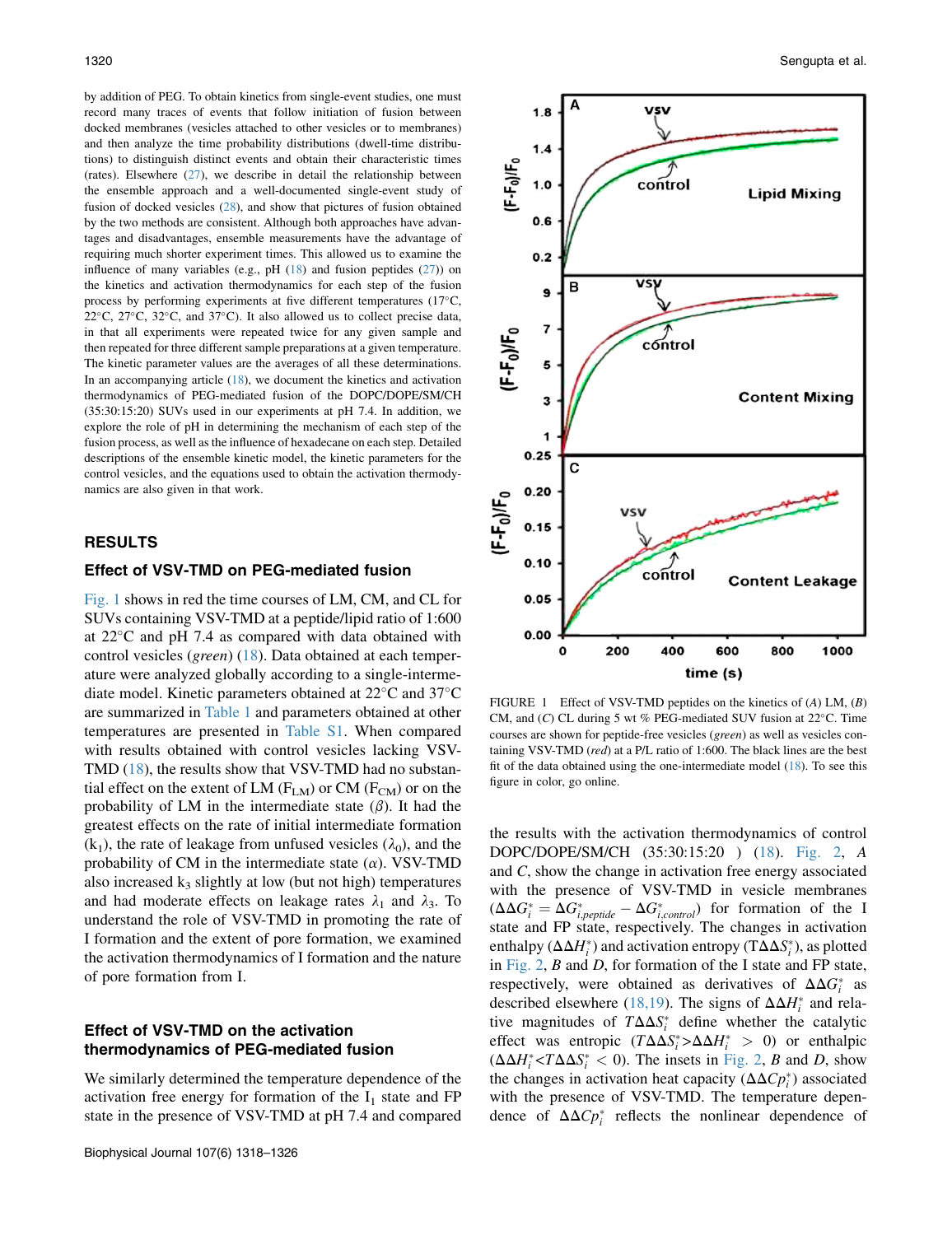<span id="page-3-0"></span>

|                      |                                      | hexadecane at low and high temperatures |                  |                      |                               |                             |                         |                    |                                  |                     |
|----------------------|--------------------------------------|-----------------------------------------|------------------|----------------------|-------------------------------|-----------------------------|-------------------------|--------------------|----------------------------------|---------------------|
|                      | $k_1 \times 10^3$ (s <sup>-1</sup> ) | $k_3 \times 10^3$ (s <sup>-1</sup> )    |                  | S                    | $\lambda_0 \times 10^4$       | $\lambda_1\times10^4$       | $\lambda_3 \times 10^4$ | $f_{CM}$           | $(1-\alpha)\times f_{\text{CM}}$ | $\rm{f}_{LM}$       |
| $22^{\circ}$ C_con   | $16.0 \pm 0.5$                       | $1.69 \pm 0.01$                         | $18 \pm 0.010$   | $0.66 \pm 0.012$     | $2.28 \pm 0.07$               | $2.09 \pm 0.1$              | $0.49 \pm 0.17$         | $0.25 \pm 0.01$    | $0.21 \pm 0.004$                 | $0.43 \pm 0.02$     |
| $22^{\circ}$ C_VSV   | $26.3 \pm 0.2864\%$                  | $2.48 \pm 0.0347\%$                     | $0.44 \pm 0.021$ | $0.63 \pm 0.015$     | $7.87 \pm 0.21$               | $\overline{0}$<br>$3.8 \pm$ | $0.72 \pm 0.16$         | $0.26 \pm 0.01$    | $0.15 \pm 0.01$                  | $0.45 \pm 0.01$     |
| $22^{\circ}$ C_hex   | $17.0 \pm 0.356.25\%$                | $2.21 \pm 0.0331\%$                     | $0.57 \pm 0.025$ | $0.64 \pm 0.022$     | $7.73 \pm 0.06$               | $3.49 \pm 0.05$             | $0.32 \pm 0.02$         | $0.37 \pm 0.01$    | $0.16 \pm 0.02$                  | $0.44 \pm 0.02$     |
| $22^{\circ}$ C_hex + | $26.0 \pm 0.46$ 0%                   | $2.79 \pm 0.04$ 12%                     | $.60 \pm 0.01$   | $0.64 \pm 0.01$      | $18.3 \pm 0.02$               | $\overline{0}$<br>$4.8 \pm$ | $0.5 \pm 0.2$           | $0.36 \pm 0.02$    | $0.14 \pm 0.02$                  | $0.43 \pm 0.02$     |
| VSV                  |                                      |                                         |                  |                      |                               |                             |                         |                    |                                  |                     |
| $37^{\circ}$ C_con   | $66.8 \pm 1.5$                       | $3.03 \pm 0.04$                         | $.36 \pm 0.021$  | $0.72 \pm 0.03$      | $40.28 \pm 0.35$              | $7.24 \pm 0.07$             | $8.99 \pm 0.28$         | ± 0.01<br>0.33     | $0.21 \pm 0.01$                  | $0.46 \pm 0.02$     |
| $37^{\circ}$ C_VSV   | $117.9 \pm 2.076\%$                  | 3.36 $\pm$ 0.03 11%                     | $.56 \pm 0.011$  | 0.04<br>$-$ 77 $\pm$ | $\widetilde{0}$ .<br>$51.9 +$ | 0.07<br>$+1$<br>8.62        | $1.50 \pm 0.38$         | $\pm 0.02$<br>0.34 | $0.15 \pm 0.02$                  | 0.03<br>$+ 10.47 +$ |
| 87°C hex             | $89.0 \pm 2.333\%$                   | $3.83 \pm 0.1526\%$                     | $0.68 \pm 0.023$ | $0.75 \pm 0.03$      | $87.87 \pm 0.31$              | $7.87 \pm 0.36$             | $4.96 \pm 0.45$         | ± 0.03<br>0.43     | ± 0.01<br>0.14                   | $0.46 \pm 0.02$     |
| $37^{\circ}$ C hex + | $95.9 \pm 1.6$ 18.7%                 | 3.64 $\pm$ 0.11 0%                      | $.66 \pm 0.02$   | $0.74 \pm 0.03$      | $83.9 \pm 0.2$                | 0.2<br>$9.1 +$              | $8.6 \pm 0.5$           | $\pm 0.01$<br>0.42 | ± 0.02<br>0.14                   | 0.03<br>$\pm$ 74.0  |
| VSV                  |                                      |                                         |                  |                      |                               |                             |                         |                    |                                  |                     |

The percentages beside the  $k_1$  and  $k_3$  values for VSV-TMD and hexadecane alone are changes relative to control, and the percentages below VSV-TMD control  $^+$ VSV-TMD.

 $\Delta \Delta H_i^*$  and  $T \Delta \Delta S_i^*$  on temperature. There are substantial similarities but also differences between the changes in activation thermodynamics due to VSV-TMD associated with the first and second steps. Among the similarities,  $\Delta \Delta C p_1^*$  and  $\Delta \Delta C p_3^*$  both switch from positive to negative with increasing temperature. The most noticeable difference is that VSV-TMD catalyzes step 1 entropically (i.e.,  $T\Delta\Delta S_1^*$ > $\Delta\Delta H_1^*$ >0) over the entire temperature range, whereas it catalyzes step 3 enthalpically (i.e.,  $\Delta \Delta H_3^*$  <  $T\Delta\Delta S_3^*$ <0). This difference indicates that VSV-TMD catalyzes steps 1 and 3 by different mechanisms, as discussed below.

## Combined catalytic influence of hexadecane and VSV-TMD

[Fig. 3](#page-5-0) illustrates how VSV-TMD and hexadecane influence fusion individually and in each other's presence. One can see the very minimal catalytic influence of hexadecane on step 1 at low temperatures  $(18)$  $(18)$  in [Fig. 3](#page-5-0) A by comparing  $\Delta G_1^*$  for control ( $\bullet$ ) versus hexadecane-containing vesicles  $(\blacktriangledown)$ . VSV-TMD catalyzes step 1 over the entire temperature range  $(O)$ . Of particular note is the fact that hexadecane interferes with the catalytic effect of VSV-TMD at the highest two temperatures examined ( $\triangle$ ), where hexadecane itself has a catalytic effect. As shown in [Fig. 3](#page-5-0) C and elsewhere ([18\)](#page-8-0), both hexadecane and VSV-TMD catalyze step 3 over the entire temperature range, but hexadecane enhances the catalytic influence of VSV-TMD only at the two lowest temperatures examined (Fig.  $3 \, B$ ). At the highest temperature, hexadecane has a greater catalytic influence than VSV-TMD, and the effect of both together is indistinguishable from that of hexadecane alone ([Fig. 3](#page-5-0) B). Clearly, the effect of hexadecane on the catalytic influence of VSV-TMD varies substantially with temperature for both steps 1 and 3, with the mechanism of hexadecane's influence differing from that of VSV-TMD at high temperatures, but perhaps being similar at low temperatures.

## Effect of VSV-TMD and hexadecane on bilayer properties

We examined the influence of VSV-TMD on the bilayer properties of SUVs in the absence and presence of 2 mol % hexadecane. We explored the bilayer properties using three different fluorescent probes that report on different regions and properties of the membrane:  $C_6$ NBDPC, DPH, and TMA-DPH. Because  $C_6$ NBDPC partitions between its own micelles and membranes, its fluorescence lifetime components reveal the partition coefficient between these two phases, with the mol fraction of  $C_6$ NBDPC in the membrane providing a partition coefficient that is sensitive to the free volume within membrane outer leaflets ([29\)](#page-8-0). The  $\tau_{D_2O}/\tau_{H_2O}$  ratio of TMA-DPH is not altered by the presence of either VSV-TMD or hexadecane at any temperature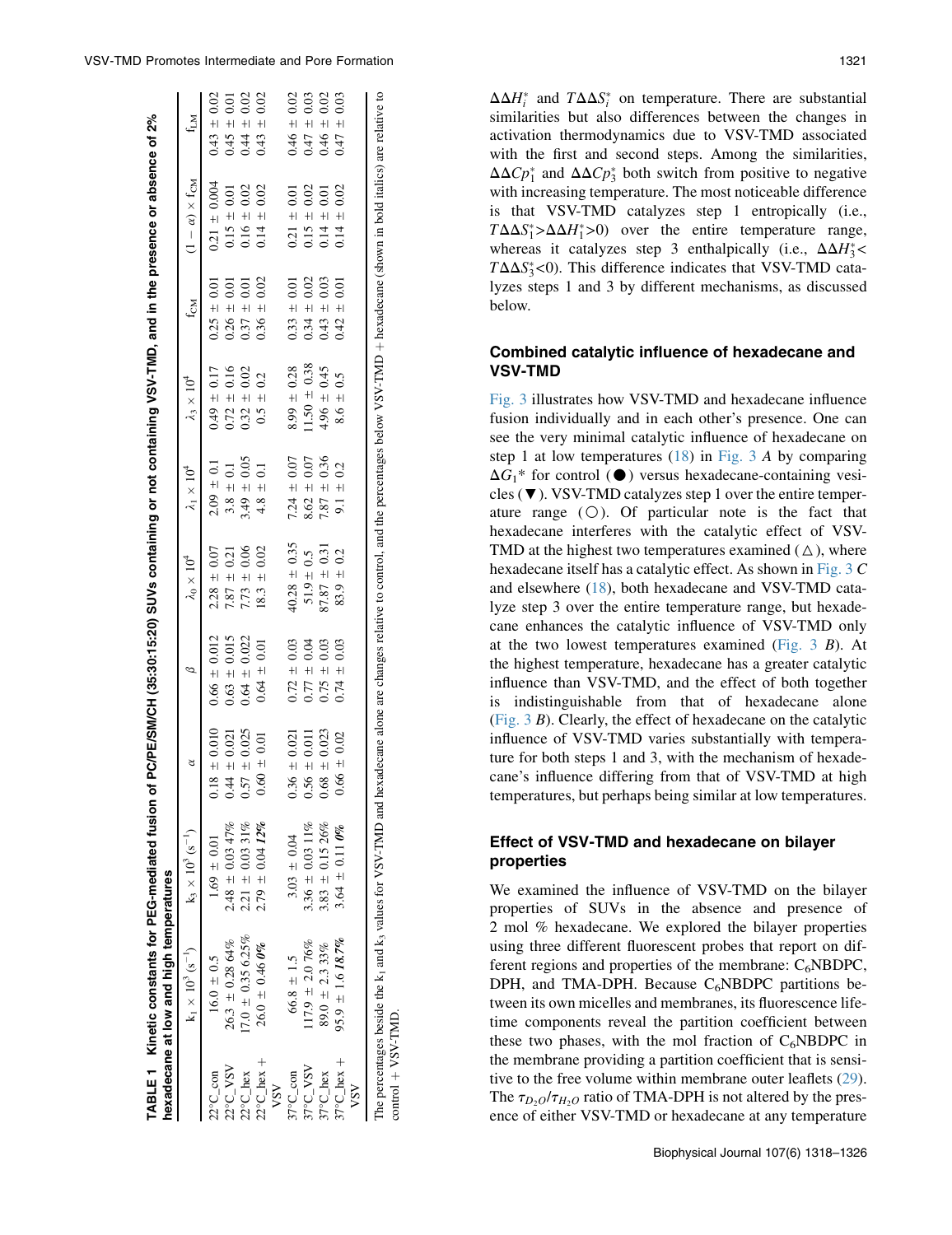<span id="page-4-0"></span>

FIGURE 2 Temperature dependence of changes in activation free energy  $(\Delta \Delta G_i^*)$ , activation entropy  $(T\Delta \Delta S_i^*)$ , and activation enthalpy  $(\Delta \Delta H_i^*)$ of control vesicles induced by the presence of VSV-TMD peptide. (A and C) Activation free energy  $(\Delta \Delta G_i^*)$  versus temperature for steps 1 and 3, respectively. (B)  $T\Delta\Delta S_1^*$  (solid line) and  $\Delta\Delta H_1^*$  (dotted line) for intermediate formation. (D)  $T\Delta\Delta S_3^*$  (solid line) and  $\Delta\Delta H_3^*$  (dotted line) for pore formation. Insets show the temperature dependence of changes in activation heat capacity  $(\Delta \Delta C p_i^*)$  in the presence of the peptide for each step. Coefficients of the polynomials obtained from the raw plots of  $\Delta G^*$  versus T for the vesicles containing TMD are given in [Table S2.](#page-7-0) The plots in  $B$  and  $D$  were obtained from those in  $A$  and  $C$  by differentiation.

([Fig. S1](#page-7-0)), so exposure of its amine group to water remains unaltered by these two perturbants. Except at the lowest temperature examined (17 $^{\circ}$ C), neither VSV-TMD nor hexadecane ordered the bilayer interior, and even at this temperature the ordering effects were barely significant [\(Fig. S2\)](#page-7-0). The lifetime of  $C_6$ NBDPC is sensitive to the polarity of its environment, which one can alter either by altering the extent of water penetration to the probe or by relocating the probe. Normally,  $C_6$ NBDPC is located just below the interface region of the bilayer [\(30](#page-8-0)), but bilayer perturbation can cause it to penetrate deeper [\(29](#page-8-0)). The temperature dependencies of the mol fraction and fluorescence lifetime of  $C_6$ NBDPC in control SUVS ( $\bullet$ ) and in membranes containing VSV-TMD ( $\bigcirc$ ) or hexadecane ( $\nabla$ ), or both VSV-TMD and hexadecane  $(\triangle)$  are presented in [Fig. 4](#page-6-0), A and B, respectively. VSV-TMD occupied the bilayer free volume at all temperatures, but its space-filling ability was greatest at the three lowest temperatures and decreased with temperature (Fig.  $4 \text{ } A$ ). It reduced surface packing at all temperatures [\(Fig. 4](#page-6-0)  $C$ ) and promoted water penetration into the headgroup region (Fig.  $4 D$ ). Consistent with these effects, the NBD moiety of  $C_6$ NBDPC was in a less polar environment in the presence of VSV-TMD (i.e., either protected from water or penetrating deeper into the bilayer; [Fig. 4](#page-6-0) B). In summary, VSV-TMD seems to occupy the bilayer space in such a way that it spreads headgroups, which increases positive curvature stress. This could reflect a tilt of the VSV-TMD helix relative to the bilayer normal or simply a mismatch of protein structure with lipid packing. Since the native VSV-TMD appears to be a helix bent at the helix-breaking GXXXG sequence ([13\)](#page-8-0), and the peptide we used has sufficient nonpolar residues [\(20](#page-8-0)) to span the bilayer, the latter explanation is most likely.

Hexadecane produced no change in the polarity of the NBD environment (Fig.  $4$  B), but did reduce the bilayer free volume at all but the lowest temperature, and its ability to do so increased and then decreased with increasing temperature [\(Fig. 4](#page-6-0) A). It did not influence interfacial order and water penetration at low temperatures, but increased interfa-cial order [\(Fig. 4](#page-6-0) C) and decreased water penetration into the interface with increasing temperature (Fig.  $4 D$ ). The temperature dependence of hexadecane's structural influence ([Fig. 4](#page-6-0)) suggests different hexadecane conformational ensembles at low and high temperatures, i.e., aligned with acyl chains and having little influence on membrane structure at low temperature, but having an increasingly broad conformational ensemble with increasing temperature. At the highest temperatures examined, this conformational ensemble appears to increase the acyl-chain cross section deep in the bilayer sufficiently to decrease water penetration of the interface ([Fig. 4](#page-6-0)  $D$ ) and order the interface [\(Fig. 4](#page-6-0)  $C$ ), i.e., to produce an intrinsic negative curvature.

Of greatest interest was the combined effect of hexadecane and VSV-TMD. At the lowest temperature (290 K), hexadecane did not significantly reduce the bilayer free volume in the presence or absence of VSV-TMD (Fig.  $4 \text{ A}$ ). With increasing temperature, the volume-reducing effects of hexadecane and VSV-TMD became increasingly additive. Given what we have observed regarding their individual influences, this is not surprising, since they should alter packing in different parts of the bilayer at these temperatures (with hexadecane occupying space deep in the bilayer and VSV-TMD doing so in the upper regions). This is especially evident in the temperature dependence of TMA-DPH anisotropy ([Fig. 4](#page-6-0) C) and lifetime [\(Fig. 4](#page-6-0) D), where the surface-expanding influence of VSV-TMD and the surfacecontracting effect of hexadecane completely nullify each other at high temperature. Whereas hexadecane had no effect on the polarity experienced by the NBD probe, hexadecane enhanced the probe-shielding effect of VSV-TMD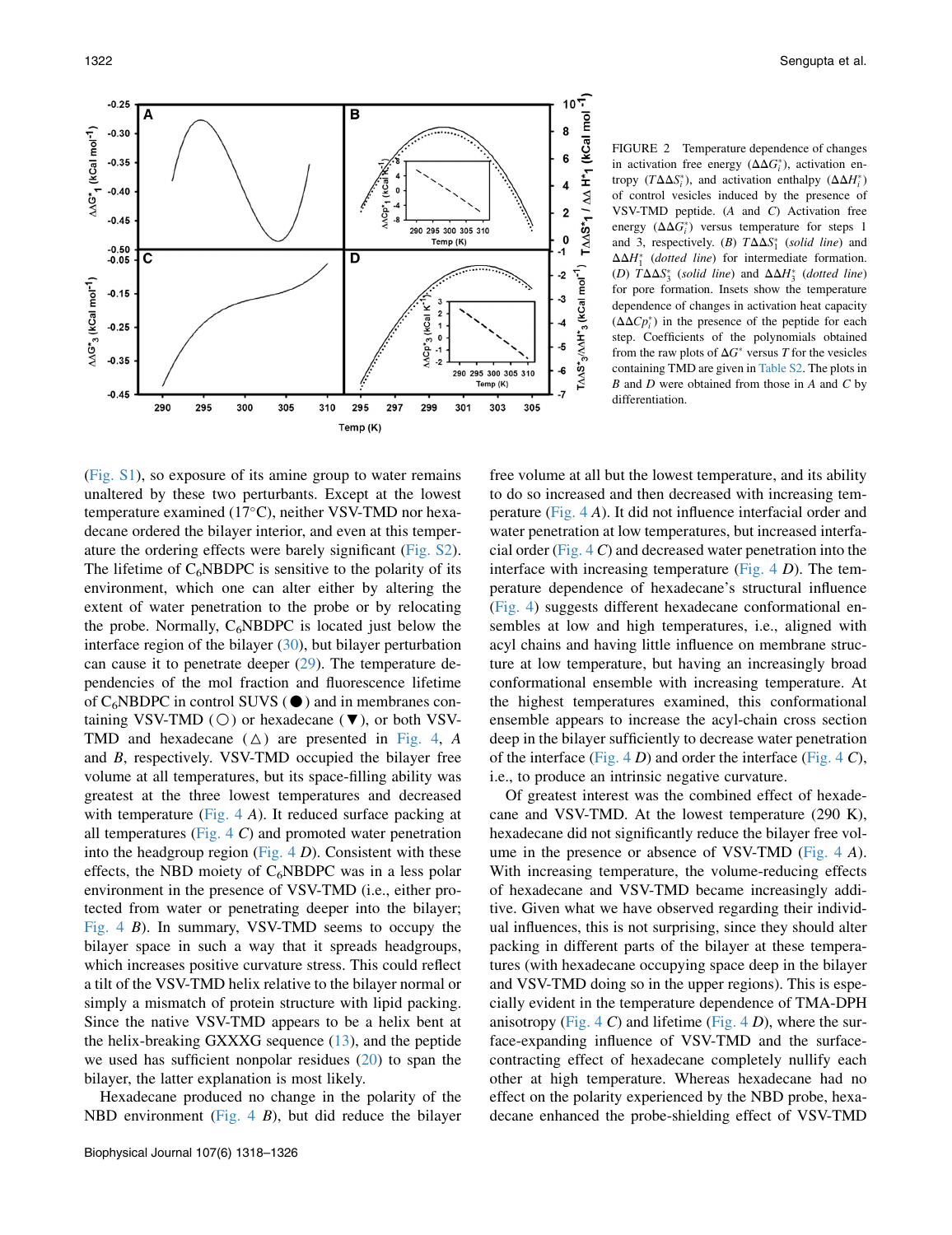<span id="page-5-0"></span>

FIGURE 3 (A and B) Temperature dependence of the free-energy barrier for formation of (A)  $I_1$  state ( $\Delta G_1^*$ ) and (B) pore formation ( $\Delta G_3^*$ ) for control vesicles  $(\bullet)$ , vesicles in the presence of VSV-TMD ( $\bigcirc$ ), vesicles containing 2 mol % hexadecane  $(\blacktriangledown)$ , and vesicles containing 2 mol % hexadecane in the presence of VSV-TMD  $(\triangle)$ .

([Fig. 4](#page-6-0) B). This is consistent with VSV-TMD disrupting interfacial packing but also filling the bilayer space and promoting penetration of the NBD probe to deeper regions of the bilayer, where hexadecane would fill the hydrophobic space and reduce polarity.

To summarize, the individual and combined effects of VSV-TMD and hexadecane support the hypothesis that hexadecane aligns with acyl chains at low temperatures and has little influence on bilayer structure except to occupy space, whereas it appears to alter membrane structure with increasing temperatures and disproportionately occupies the interior hydrophobic space. VSV-TMD, on the other hand, has the same membrane-altering influence at all temperatures, namely, filling space but disrupting interfacial packing and promoting water penetration into the interface. These observations highlight the different space-filling abilities of a flexible agent such as hexadecane, which is free to locate in different regions of the bilayer, as opposed to the more rigid VSV-TMD, which adopts a bent but roughly helical  $(-50\%)$  conformation in a membrane  $(13)$  $(13)$ .

#### **DISCUSSION**

We have found that a sequential, two-intermediate model for fusion is able to account for the ensemble kinetics of the fusion process for a variety of membrane systems ([19,22,31,32](#page-8-0)) over a range of temperatures ([19\)](#page-8-0). Our ensemble kinetic treatment is based on the expanded stalk structural model for fusion ([33\)](#page-8-0) as modified to treat the highly curved, space-encapsulating membranes of SUVs ([17\)](#page-8-0). The model is illustrated in [Fig. S3.](#page-7-0) Based on earlier ob-servations ([19,27](#page-8-0)), formation of an initial fusion intermediate  $(I_1$  in [Fig. S3](#page-7-0)) was proposed to occur through an unstable transition state (TS1) in which acyl chains are somewhat exposed to the dehydrated interbilayer space, thereby disrupting water-water and water-headgroup interactions in that space. Coarse-grained [\(34](#page-8-0)) and all-atom ([35\)](#page-8-0) MD simulations support this proposal. These observations also support the hypothesis that the final step of the fusion process (FP formation) involves passage through another unstable transition state (TS3), which is distinguished from the  $I_2$ semistable intermediate ([Fig. S3](#page-7-0)) only by the probability of coordinated multilipid fluctuations in which lipids from both the *cis* and *trans* leaflets of the  $I_2$  intermediate cooperatively enter the highly unfavorable interstice region ([17\)](#page-8-0) of this semistable intermediate ([19,27](#page-8-0)). In this work, we ask whether the effects of VSV-TMD on the kinetics and activation thermodynamics of the fusion process at pH 7.4, as well as on the measured bilayer structure, can be interpreted in terms of these mechanistic pictures of the individual steps of the fusion process.

#### Step 1: initial intermediate formation

The catalytic effect of VSV-TMD on step 1 was substantial, with k<sub>1</sub> being increased by 64% at 22 $^{\circ}$ C and by 76% at 37 $^{\circ}$ C ([Tables 1](#page-3-0) and [S1\)](#page-7-0). Catalysis by VSV-TMD was entropic  $(T\Delta\Delta S_1^*>\Delta\Delta H_1^*>0)$  over the entire temperature range ([Fig. 2](#page-4-0) B), implying that the presence of VSV-TMD either increased the number of energetically closely spaced microstructures in the transition state (TS1) leading to the stalk intermediate or stabilized a few microstructures in state A. The positive  $\Delta \Delta C p_1^*$  at low temperature is consistent with increased water ordering in TS1 due to increased acyl-chain migration into the interbilayer space. The fact that  $\Delta \Delta C p_1^*$ became increasingly negative with increasing temperature ([Fig. 2](#page-4-0) B, inset) is consistent with the expected reduction of water ordering by hydrocarbon with increasing temperature and with hexadecane decreasing the width of the energy distribution in TS1. According to our membrane structural measurements ([Fig. 4](#page-6-0), C and D), VSV-TMD does not appear to accommodate well to the packing of acyl chains and thus disorders and permits water entry into the interface, thereby increasing positive curvature stress in contacting outer leaflets of SUVs at all temperatures. This should encourage escape of acyl chains into the interbilayer space,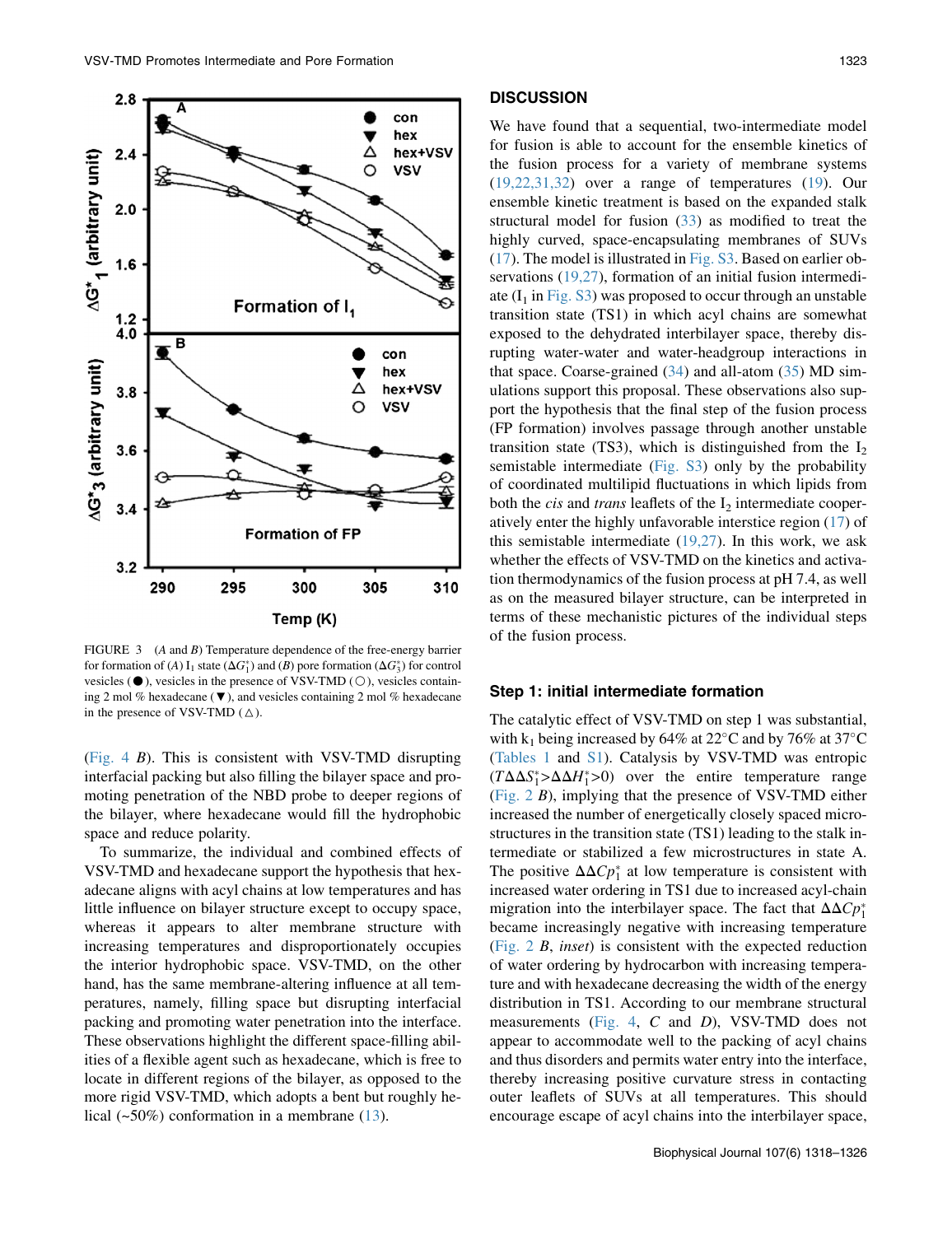<span id="page-6-0"></span>

FIGURE 4 Effect of VSV-TMD, hexadecane, and hexadecane + TMD on the temperature dependence of (A) the mol fraction of  $C_6NBDPC$  in membranes, (B) the lifetime of  $C_6NBDPC$  in membranes, (C) TMA-DPH anisotropy, and (D) the fluorescence lifetime of TMA-DPH in membranes. Control SUVs ( $\bullet$ ) are compared with membranes containing hexadecane ( $\nabla$ ), TMD peptide ( $\bigcirc$ ), and both hexadecane and TMD ( $\Delta$ ).

an event that is also consistent with the observed  $T\Delta\Delta S_1^*$ > $\Delta\Delta H_1^*$ >0 and increasingly negative  $\Delta\Delta Cp_1^*$  with increasing temperature.

## Step 3: conversion of intermediate to an FP state

We note that VSV-TMD's catalytic influence on step 1 is entropic at all temperatures at pH 7.4 [\(Fig. 2](#page-4-0) B), whereas that of hexadecane is entropic only at moderate temperatures and is enthalpic or inhibitory at high temperatures ([18\)](#page-8-0). This difference suggests that hexadecane and VSV-TMD have different mechanisms of action. Support for this proposal derives from the different mutual and individual effects of hexadecane and VSV-TMD on  $\Delta G_1^*$  as plotted in [Fig. 3](#page-5-0) A as a function of temperature. Based on our membrane-structure measurements, VSV-TMD and hexadecane appear to alter bilayer structure in opposite ways at higher temperatures, with hexadecane reducing positive curvature stress and VSV-TMD increasing it (Fig. 4). At low temperature, where hexadecane has little influence on bilayer structure, it does not influence catalysis by VSV-TMD ([Fig. 3](#page-5-0) A). However, as temperature increases, the catalytic influence of hexadecane actually reduces the catalytic influence of VSV-TMD [\(Fig. 3](#page-5-0) A). We propose that VSV-TMD catalyzes step 1 by increasing positive curvature stress in SUV outer leaflets in state A, whereas hexadecane decreases the outer-leaflet curvature stress of SUVs but catalyzes step 1 by promoting hydrocarbon-water contact in the TS1 intermediate ([18\)](#page-8-0). This hypothesis offers an explanation for the competing effects of VSV-TMD and hexadecane on step 1 ([Fig. 3](#page-5-0) A).

The second semistable intermediate of the fusion process  $(I_2$  in [Fig. S3](#page-7-0)), which is detected at pH 5, is not detected at pH 7.4 because the free energy of the  $I_2$  intermediate should increase at pH 7.4 due to reduced SUV outer-leaflet positive curvature stress at this pH  $(17,18)$  $(17,18)$  $(17,18)$ . Thus, we propose that pores form at pH 7.4 by expansion of a stalk intermediate (I<sub>1</sub>, stalk radius =  $r_S \ge 0$ ) via an unstable second intermediate  $(I_2)$  with an expanded *trans*-membrane contact (ETMC) geometry to an ETMC geometry with a critical stalk radius  $(r<sub>S</sub>*)$  at which transient pore expansion is more likely than pore reversal (see [Fig. S3](#page-7-0) for a detailed discussion of this proposal). The presence of VSV-TMD did not cause a reappearance of the second intermediate, so fusion at pH 7.4 is discussed in terms of a two-step process in the presence or absence of VSV-TMD ([Tables 1](#page-3-0) and [S1\)](#page-7-0).

We previously suggested that VSV-TMD might catalyze pore formation by occupying hydrophobic space and lowering the energy associated with the mismatch between lamellar and nonlamellar geometries ([13\)](#page-8-0) (interstice energy ([17\)](#page-8-0)). Hexadecane is known to lower this energy [\(36](#page-8-0)). At the lowest temperatures, hexadecane apparently aligns with acyl chains in hemifused cis leaflets, thereby contributing a positive intrinsic curvature that further destabilizes the ETMC circumference [\(18,27](#page-8-0)). However, with increasing temperatures, hexadecane apparently catalyzes pore formation by lowering interstice energy and promoting expansion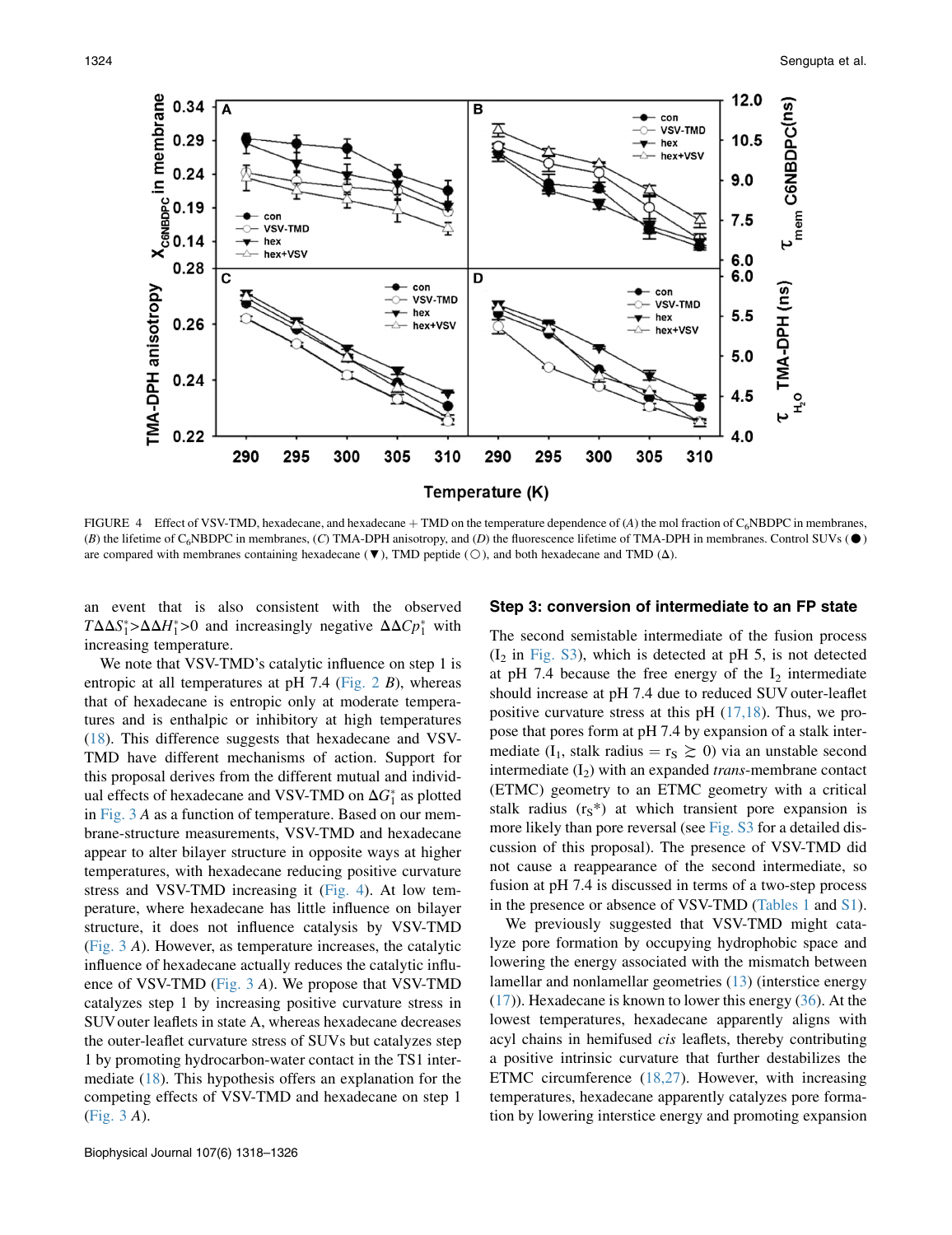<span id="page-7-0"></span>of ETMC microstructures at both pH 5 [\(19](#page-8-0)) and 7.4. At pH 7.4,  $\Delta \Delta H_3^*$  for hexadecane varies from negative at the lowest temperatures to positive at intermediate temperatures and negative at the highest temperatures [\(18](#page-8-0)). If the catalytic influence of VSV-TMD on step 3 at pH 7.4 reflects its ability to fill interstice space and increase  $r<sub>S</sub>$  toward  $r<sub>S</sub>$ <sup>\*</sup>, the activation thermodynamics and catalytic influence of hexadecane and VSV-TMD should be similar, especially at higher temperatures. However, these were similar only at lower temperatures. In this temperature range (290–300 K),  $\Delta \Delta H_3^*$ for VSV-TMDs was more than twice as negative as that for hexadecane (compare Fig.  $2 B$  with Fig.  $4 F$  of our companion article [\(18](#page-8-0))). In addition, VSV-TMD's influence was clearly enthalpic at all temperatures, whereas that of hexadecane at pH 7.4 was less enthalpic and varied from enthalpic to entropic and then to enthalpic with increasing temperature ([18\)](#page-8-0). The simplest interpretation is that hexadecane and VSV-TMD catalyze pore formation by somewhat different mechanisms. The variation of hexadecane's catalytic influence with temperature likely reflects the variation of its conformational ensemble with temperature, i.e., being more aligned with acyl chains at lower temperatures, but being disordered and occupying hydrophobic interior space within the membrane at high temperatures [\(18,19,27](#page-8-0)). This suggests a possible interpretation of the observation that the catalytic effects of VSV-TMD and hexadecane were not additive at lower temperatures (Fig.  $3 \, B$ ). Thus, it may be that hexadecane and VSV-TMD catalyze pore formation by similar mechanisms at low temperature (i.e., they align with acyl chains and increase curvature stress at the ETMC circumference), but the influence of VSV-TMD is much greater than that of hexadecane, so that when both are present, the influence of VSV-TMD dominates. At higher temperatures, the catalytic influences of VSV-TMD and hexadecane were again both enthalpic. We interpret the enthalpic influence of VSV-TMD at this temperature as still reflecting its ability to increase curvature stress in hemifused cis leaflets at the ETMC circumference. On the other hand, it is likely that the influence of hexadecane in this temperature range is to increase the ETMC circumference by increasing the stalk radius ([18,27](#page-8-0)). We conclude that VSV-TMD and hexadecane catalyze fusion by different mechanisms, except at lower temperatures, where the ability of VSV-TMD to increase curvature stress at the ETMC circumference is much greater than that of hexadecane.

We tested these interpretations by considering the effects of hexadecane and VSV-TMD on the total extent of CM  $(f_{CM})$  and the probability of CM in the intermediate  $(\alpha)$ . Hexadecane increased the total extent of CM  $(f<sub>CM</sub>)$ , whereas VSV-TMD did not ([Tables 1](#page-3-0) and S1). In addition, whereas both hexadecane and VSV-TMD increased the probability of CM in the intermediate  $(\alpha)$ , hexadecane was more effective in this regard [\(Tables 1](#page-3-0) and S1). We note that the total amount or extent of CM that occurs in the FP state  $[(1 - \alpha) \times f_{CM}]$  was the same for both perturbants (~0.15; [Table 1](#page-3-0)). According to our hypothesis for VSV-TMD action, it achieves catalysis not by reducing interstice energy but by increasing positive curvature stress at a fixed ETMC diameter  $(r<sub>S</sub>)$ , i.e., by increasing the probability of CM earlier in the fusion process (i.e., it should increase  $\alpha$  but not f<sub>CM</sub>, as observed). By contrast, hexadecane promotes fusion by increasing the radius of the ETMC intermediate, which increases the number of fluctuations that can lead to transient pores before final pore formation (i.e., increasing  $\alpha$  and  $f<sub>CM</sub>$ ). These observations support our hypothesis regarding the fundamentally different ways in which hexadecane and VSV-TMD catalyze fusion: VSV-TMD destabilizes the ETMC intermediate periphery at smaller stalk radii (i.e., it moves  $r_s$ <sup>\*</sup> to smaller  $r_s$ ), and hexadecane promotes expansion of the ETMC intermediate to a point where it has a much larger periphery and thus an increased number of fluctuations that can form pores (i.e., it expands  $r_s$  toward  $r_s^*$ ).

## **CONCLUSIONS**

The data and analysis presented here for PEG-mediated fusion of DOPC/DOPE/SM/CH SUVs at pH 7.4 are all consistent with the hypothesis that VSV-TMD catalyzes step 1 of the fusion process by occupying the upper bilayer space to facilitate acyl-chain excursions into the interbilayer space, thereby promoting the conversion of closely opposed monolayers to stalk intermediate microstructures, and catalyzes step 3 of the fusion process by occupying the upper bilayer space so as to increase curvature stress at the periphery of expanded intermediate microstructures. We previously proposed that this stress promotes correlated lipid fluctuations into interstice regions to produce transiently stable pores [\(19](#page-8-0)). In addition, we have shown that VSV-TMD promotes stable pore formation by a mechanism quite different from that proposed for hexadecane [\(18](#page-8-0)).

Finally, although hexadecane and VSV-TMD share similar activation thermodynamics for initial intermediate formation at low temperature, it appears that they do not share a common mechanism for catalyzing this step of fusion at any temperature, with VSV-TMD enthalpically destabilizing the contacting bilayers of the A state, and hexadecane entropically stabilizing the water-hydrocarbon environment of the TS1 state ([18\)](#page-8-0). This is in contrast to the previous suggestion that VSV-TMD might act by filling the interstice space, as does hexadecane at higher temperatures [\(13](#page-8-0)).

#### SUPPORTING MATERIAL

Three figures, two tables, and Supporting References are available at [http://](http://www.biophysj.org/biophysj/supplemental/S0006-3495(14)00794-2) [www.biophysj.org/biophysj/supplemental/S0006-3495\(14\)00794-2](http://www.biophysj.org/biophysj/supplemental/S0006-3495(14)00794-2).

We thank Dr. Pradip Tarafdar for many useful discussions and especially acknowledge the efforts of two reviewers whose careful and substantial comments allowed us to greatly improve the presentation of our results and conclusions.